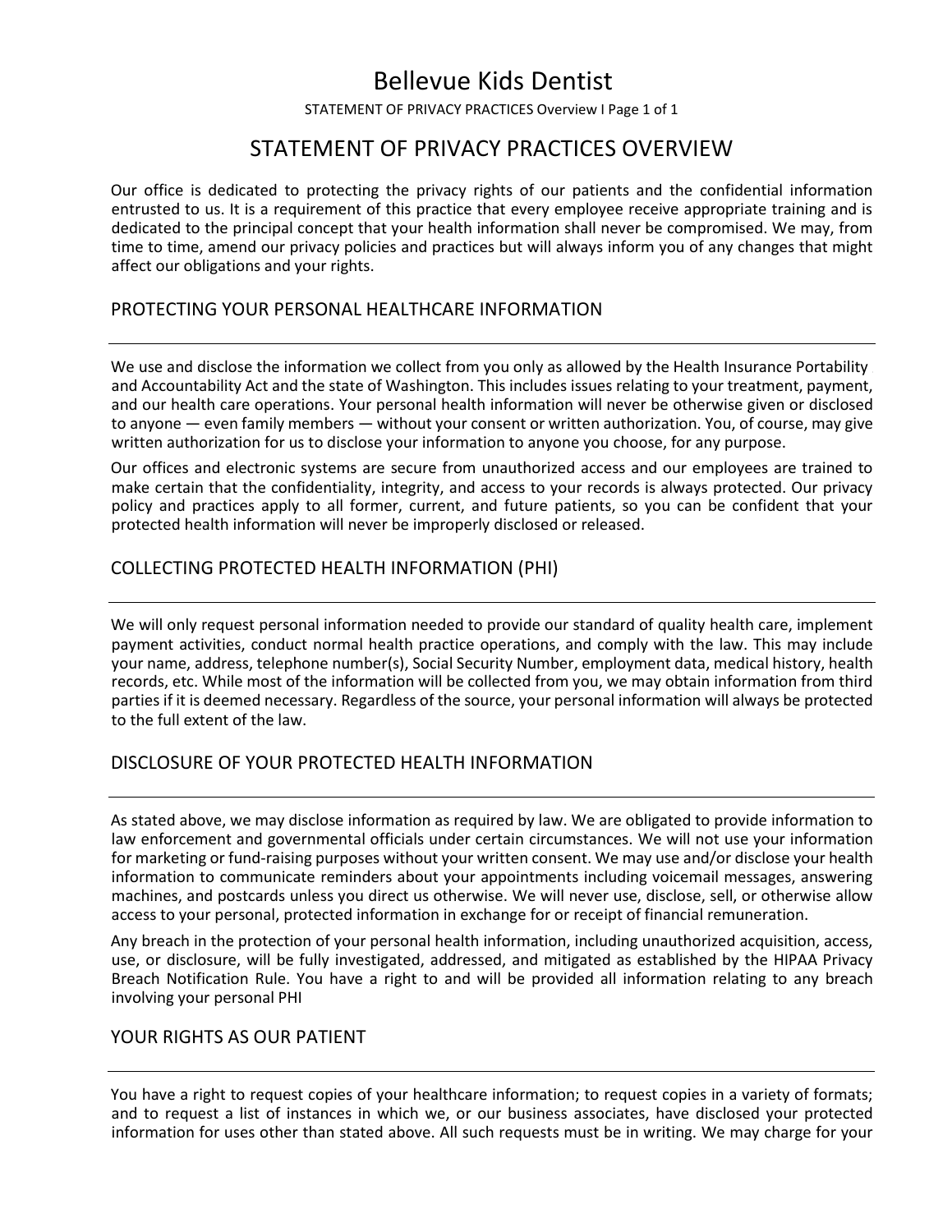copies in an amount allowed by law. If you believe your rights have been violated, we urge you to notify us immediately. You can also notify the U.S. Department of Health and Human Services.

IF you'd like a full and complete copy of our Statement of Privacy Practices, please ask at the front desk.

#### Bellevue Kids Dentist

2150 112th Ave NE, Ste A I Bellevue, Washington 98004 | 425-455-0784

### Bellevue Kids Dentist

Acknowledgement of Receipt of Statement of Privacy Practices I Page I of I

### ACKNOWLEDGEMENT OF RECEIPT OF STATEMENT OF PRIVACY PRACTICES

I acknowledge that I have received a copy of the Statement of Privacy Practices for the offices of Bellevue Kids Dentist. The Statement of Privacy Practices describes the types of uses and disclosures of my protected health information that might occur in my treatment, payment for services, or in the performance of office health care operations. The Statement of Privacy Practices also describes my rights and the responsibilities and duties of this office with respect to my protected health information. The Statement of Privacy Practices is also posted in the facility.

Bellevue Kids Dentist reserves the right to change the privacy practices currently described in the Statement of Privacy Practices. If privacy practices change, I will be offered a copy of the revised Statement of Privacy Practices at the time of my first visit after the revisions become effective. I may also obtain a revised Statement of Privacy Practices by requesting that one be mailed or otherwise transmitted to me.

## ADDITIONAL DISCLOSURE AUTHORIZATION

In addition to the allowable disclosures described in the Statement of Privacy Practices, I hereby specifically authorize disclosure of my Protected Healthcare Information to the person(s) identified below. (I understand that the default answer is "NO". Without indicating "YES" in answer to each individual question, personal protected (PHI) cannot be shared with anyone unless otherwise allowed by HIPAA.)

| Spouse only                                                                                                                                                     |           | O YES ONO    |  |  |  |  |
|-----------------------------------------------------------------------------------------------------------------------------------------------------------------|-----------|--------------|--|--|--|--|
| <b>OR</b>                                                                                                                                                       |           |              |  |  |  |  |
| Any Member of my immediate family: (i.e. Spouse, Children, Children's Spouses)<br>ONO Any Member of my extended family: (i.e. Parents, Grandchildren) O YES ONO |           | C YES        |  |  |  |  |
| OTHER:                                                                                                                                                          |           |              |  |  |  |  |
|                                                                                                                                                                 | Telephone | $CI YesLJ$ N |  |  |  |  |
| (Name)                                                                                                                                                          |           |              |  |  |  |  |
| Name of patient (please print):                                                                                                                                 |           |              |  |  |  |  |
| Patient signature (if 18+ years of age):                                                                                                                        |           |              |  |  |  |  |
| Patient's personal representative: (Please Print):                                                                                                              |           |              |  |  |  |  |
| Personal Representative's signature:                                                                                                                            |           |              |  |  |  |  |
| Representative's Telephone Number:                                                                                                                              |           | Date:        |  |  |  |  |